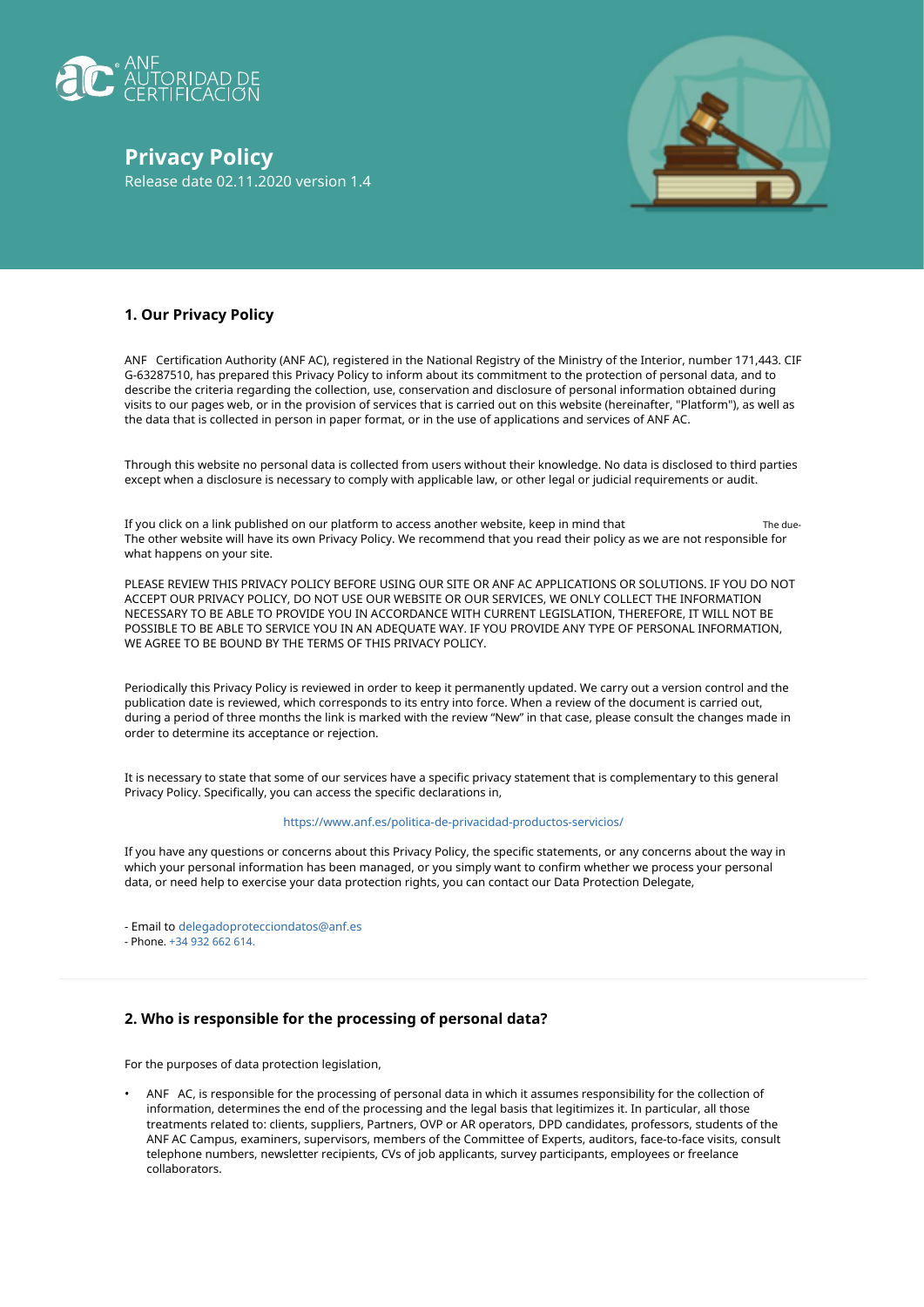- ANF AC, is co-responsible for the treatment when it receives data from a person responsible for the treatment in order to provide a service that entails the collection of data from other people, and implies determining the end of the treatment and the legal basis that legitimizes it. In particular, but not limited to: certified delivery service, electronic signature and certificate validation service, remote identification test service.
- ANF AC, is in charge of the treatment when it receives data from a person responsible for the treatment in order to provide a service whose purpose and legitimation of the processing of personal data is the decision of the client responsible for the treatment. In this intervention, the relationship between ANF AC as the person in charge of the treatment is established by means of the corresponding contract. •
- Statement of responsibility of the General Directorate of ANF AC,

The personal data collected by ANF Certification Authority [ANF AC] or supplied for the provision of a service, are treated confidentially, complying with the commitments established in our Privacy Policy, and respecting current legislation on the protection of data, and other rules related to our activity.

> F. Díaz Vilches CEO of ANF AC

**Headquarters in which data processing is carried out,** Gran Vía de les Corts Catalanes, 996 4th floor Barcelona -08018- Spain

**Public attention** Monday Friday from 9:00 a.m. to 2:00 p.m. from 3:00 p.m. to 6:00 p.m.

## **3. Personal information we collect**

The information we collect and how we do it may vary depending on the products and services used and to which the interested party subscribes, also on how they have interacted on any of our web platforms, eg by registering on our Website to request commercial information. , answering surveys, signing up for the Newsletter distribution list, interested in working at ANFA C, etc.

Likewise, it is convenient to remind you that some of our services have a specific Privacy Statement, in the event that you hire or use one of these services, consult the corresponding privacy statement in advance.

The data we collect and the sources of collection appear in the Register of Treatment Activities (RAT).

https://www.anf.es/registro-de-actividades-tratamiento-de-datos/

#### **Data category**

We do not collect or process information from minors, or information that can be classified as categories of sensitive data, eg in the case of using a biometric signature, the pattern of behavior (dynamics, inclination, pressure , etc), nor is it used as an identification tool. Neither in the remote identification test service, the image collection is used as an identification instrument, only as a means of verifying the correspondence of the presence of the interested party with the identity document that it shows and, its conservation is only for the purpose certify the correct intervention of ANF AC.

ANF AC does not process information classified as highly sensitive of the type: health, sexual orientation, union affiliation, religion or race.

ANF AC only collects the data minimally necessary to carry out the treatment. The corresponding classification appears in the Registry of Treatment Activities (RAT),

#### https://www.anf.es/registro-de-actividades-tratamiento-de-datos/

#### **Data retention**

The personal data provided will be kept for the time necessary to fulfill the purpose for which they are collected, and to determine the possible responsibilities that may arise from the treatment. In addition, the periods established in the archives and documentation regulations are taken into account.

Whenever possible, ANF AC establishes retention periods, this information is accessible in the Registry of Treatment Activities (RAT),

https://www.anf.es/registro-de-actividades-tratamiento-de-datos/

#### **Correct / Update**

Our goal is to have accurate and up-to-date information. If you consider that the personal data that we process does not correspond to reality, we would be grateful if you would inform us.

- Email to delegadoprotecciondatos@anf.es
- Phone. +34 932 662 614.

To make corrections and informative updates, we need documentation that proves the reliability of the required changes.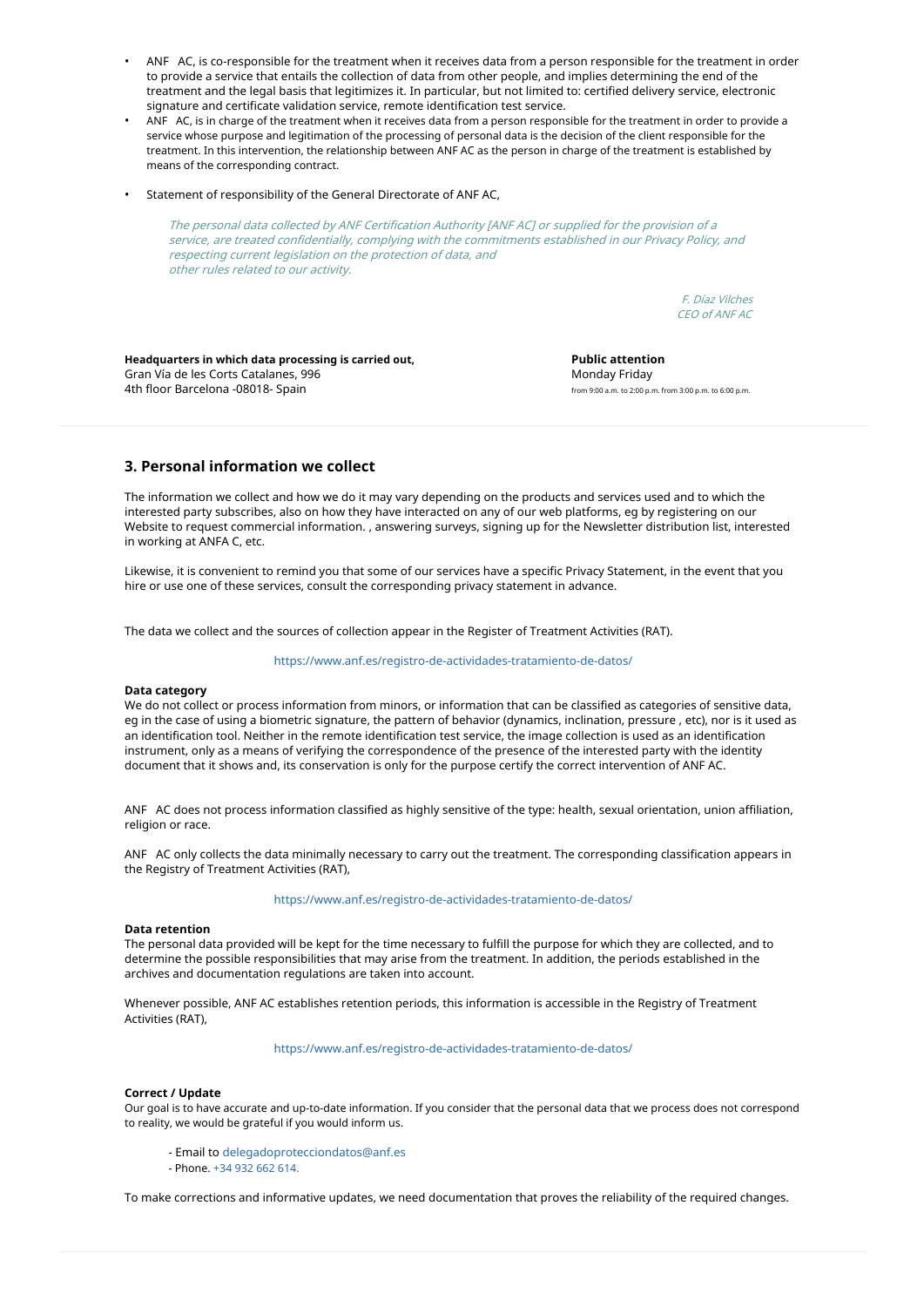## **4. How do we use your personal information?**

The purpose of the processing of personal data corresponds to each of the processing activities carried out by ANF AC. The legal basis that legitimizes them is published in the Registry of Treatment Activities (RAT),

## https://www.anf.es/registro-de-actividades-tratamiento-de-datos/

In general, it should be noted:

#### **Fulfillment of a contract**

We need to collect your data and process them, to comply with the services or products that you have contracted with us.

#### **Compliance with a legal obligation**

Much of our activity is framed by laws that we must comply with. The legal framework imposes on us the collection of certain data and their treatment, it may even determine the obligation to transfer data, eg judicial order.

External audits, evidence that proves compliance A large part of our activity requires the preparation of internal and external audits that certify compliance with the rules and regulations to which we are subject. ANF AC has a legitimate interest in collecting, keeping and carrying out an adequate treatment that proves our compliance with the rules and standards that we must comply with. Even giving access to external auditors.

#### **Legitimate interest**

We have a legitimate interest in collecting the information necessary to manage our networks and understand the use made of them. We must guarantee their protection and manage the transactions carried out through them. For example, logging of LOGs, control of repeated accesses from the same IP in order to determine possible attacks such as DDoS. Or, record of traceability in certified deliveries (IP, time, etc.) in order to obtain legal evidence of the service provided.

ANF AC has a legitimate interest in keeping you informed about our new products and services, as well as news that we deem of interest according to your profile. All our commercial or marketing information is related to our activity and the relationship we maintain with the interested parties. It is predictable information that will not cause surprise or concern in the receiving recipient.

In order to provide you with relevant commercial information for you, you can view online advertising based on the use of cookies according to the accesses you have made to our website. This is known as interest-based advertising. The collection of data on user experience can occur on our Website, on the websites of other companies of the ANF AC Group, of organizations and other online communication media such as social networks. If you do not want the information we obtain through cookies to be used, consult our Cookies Policy to exclude them.

Remember that the opt-out of interest-based advertising will not prevent ads from being displayed on the ANF AC corporate website - but they will not be tailored to your interests. ANF AC has reached agreements with entities with Facebook or Google to carry out online advertising activities, but in no case have we provided personal information.

We use a variety of analytical methods including investigations and "Big Data" procedures. Big Data is a mathematical technique that allows you to analyze large volumes of data to find the hitherto undisclosed patterns and trends. At ANF AC we take this type of analysis very seriously, which is governed by the maximum of total compliance with current regulations and by respecting the principle of transparency. In these analyzes we only use anonymized and aggregated data so that it is not possible to associate such information with identifiable natural persons.

In our Big Data service we obtain anonymous and aggregated reports from third parties that provide it to us. We assure you that it is not possible to link said information with you, or with another natural person. For these reports, it must be information generated with at least 15 records as an unavoidable requirement. In no case do we add our data to third parties.

Our policy for these initiatives aims to go even further than what is required in the regulations and, in order to comply with our duty of transparency, requires the obligation to provide you with the possibility that you can express your wish so that your data is not taken into account. in Big Data initiatives, which you can carry out at the time of contracting the services, or communicating it by any telematic or physical means that we make available to you.

We can perform statistical analysis and market research, including monitoring how customers use our networks, products and services anonymously or personally.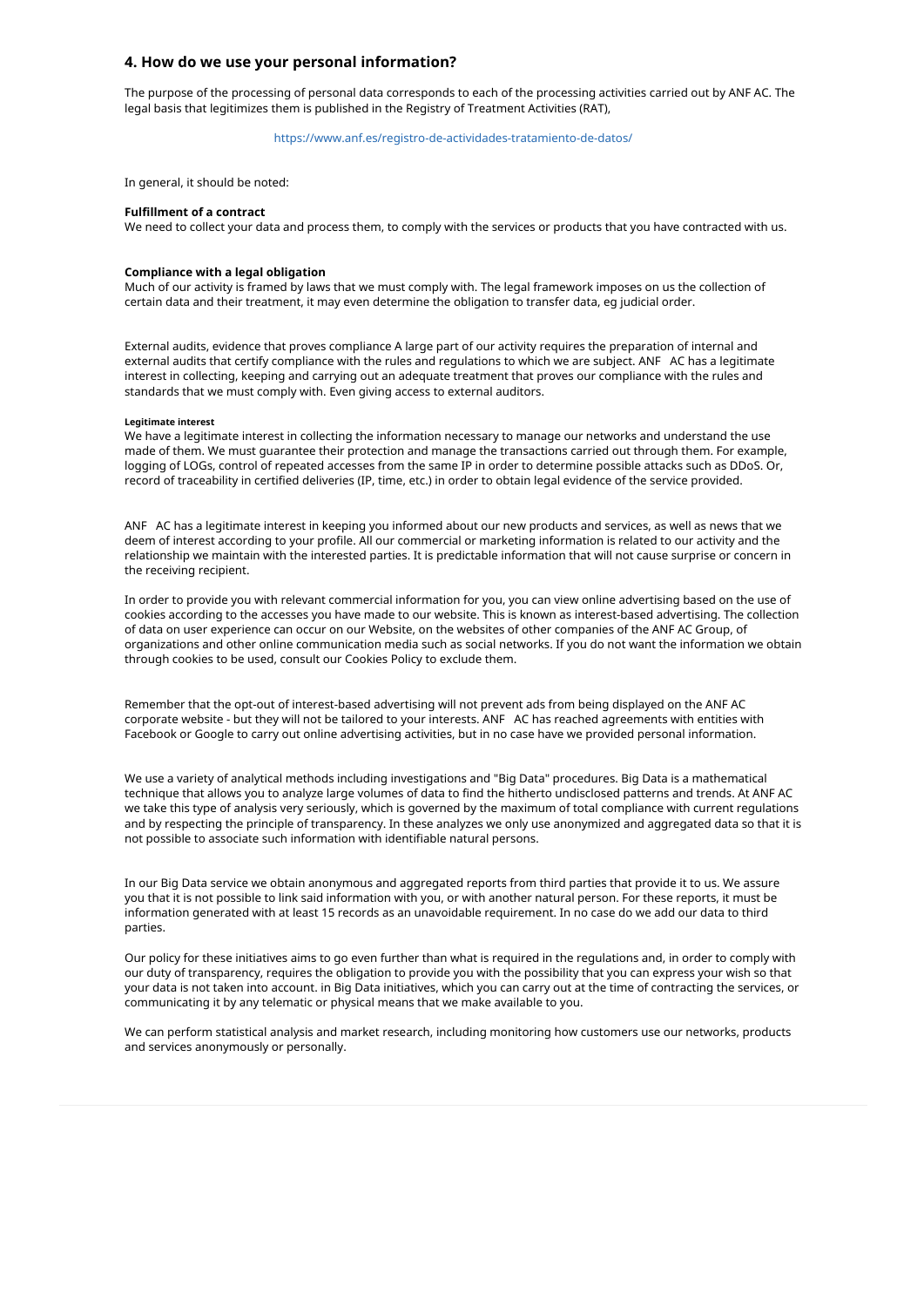# **5. How do we share your personal information?**

ANF AC, guarantees the confidentiality of the data collected. No personal data is transferred to third parties except,

#### **general**

- Judges and courts, government agencies or other types of public authorities in case of legal obligation or authorization;
- third parties where such a disclosure is necessary to comply with applicable law or other legal or judicial requirements;
- Inspections carried out by AEPD, or audits carried out by ENAC or external auditors; •
- emergency services for the vital interest of the interested party; •
- Third-party companies and service providers as soon as their intervention is necessary for the provision of service to ANF AC, acting as data processors in accordance with the instructions issued by ANF AC, the relationships being contractually formalized. •
- In addition, for an adequate treatment of the personal data of the users, they can be treated within the scope of the ANF AC Group companies. •

### **Fraud control,**

- We will share your information, in a reasonable manner, in order to protect ourselves against fraud, defend our rights or our property, or protect the interests of our customers.
- We may also need to disclose your information to comply with our obligations to the legal requirements of the authorities. Your personal data should only be provided when, in good faith, we believe that we are obliged to do so in accordance with the law and in accordance with a thorough evaluation of all legal requirements.

#### **Third parties we work with**

• When you purchase products and services from ANF AC through a Registration Authority, a Face-to-Face Verification Office, or other collaborating organization, we often exchange information with them as part of that relationship and in order to manage your account. - for example, to be able to identify your order and to be able to pay such third parties.

## **Fusions and acquisitions**

• In the event that ANF AC is immersed in any corporate movement or sale of the contracted activity, if it is necessary to continue providing the services, we may provide your data to third parties involved in the merger or acquisition operation.

You can check the recipients for each of the treatment activities in the Treatment Activities Registry (RAT),

https://www.anf.es/registro-de-actividades-tratamiento-de-datos/

# **6. International Data Transfers**

We may need to transfer your information to companies of the ANF AC Group or to service providers in countries outside the European Economic Community (EEC), however this transfer will always be made to countries recognized by the EU Commission with a security level appropriate, or with certified companies that comply with agreements approved by the Commission, eg Privacy Shield.

#### **Countries with adequate security level**

- Swiss. Commission Decision 2000/518 / EC of July 26, 2000.
- Canada\* Commission Decision 2002/2 / EC of December 20, 2001, regarding entities subject to the scope of Canadian data protection law.
- Argentina. Decision 2003/490 / EC of the Commission, of June 30, 2003. -
- Guernsey. Decision 2003/821 / EC of the Commission, of November 21, 2003. -
- Isle of Man. Decision 2004/411 / EC of the Commission, of April 28, 2004. -
- sweater. Decision 2008/393 / EC of the Commission, of May 8, 2008. -
- Faroe Islands. Commission Decision 2010/146 / EU, of March 5, 2010. -
- Andorra. Decision 2010/625 / EU of the Commission, of October 19, 2010. -
- Israel. Decision 2011/61 / EU of the Commission, of January 31, 2011. -
- Uruguay. Decision 2012/484 / EU of the Commission, of August 21, 2012. -
- New Zealand. Commission Decision 2013/65 / EU, of December 19, 2012. -
- United States. Applicable to entities certified under the EU-US Privacy Shield. Decision (EU) 2016/1250 of the Commission, of 12 July 2016. -
- Japan. Decision of January 23, 2019. -

\* PIPED Act (Personal Information Protection and Electronic Documents Act) Canada's federal privacy law for private sector organizations.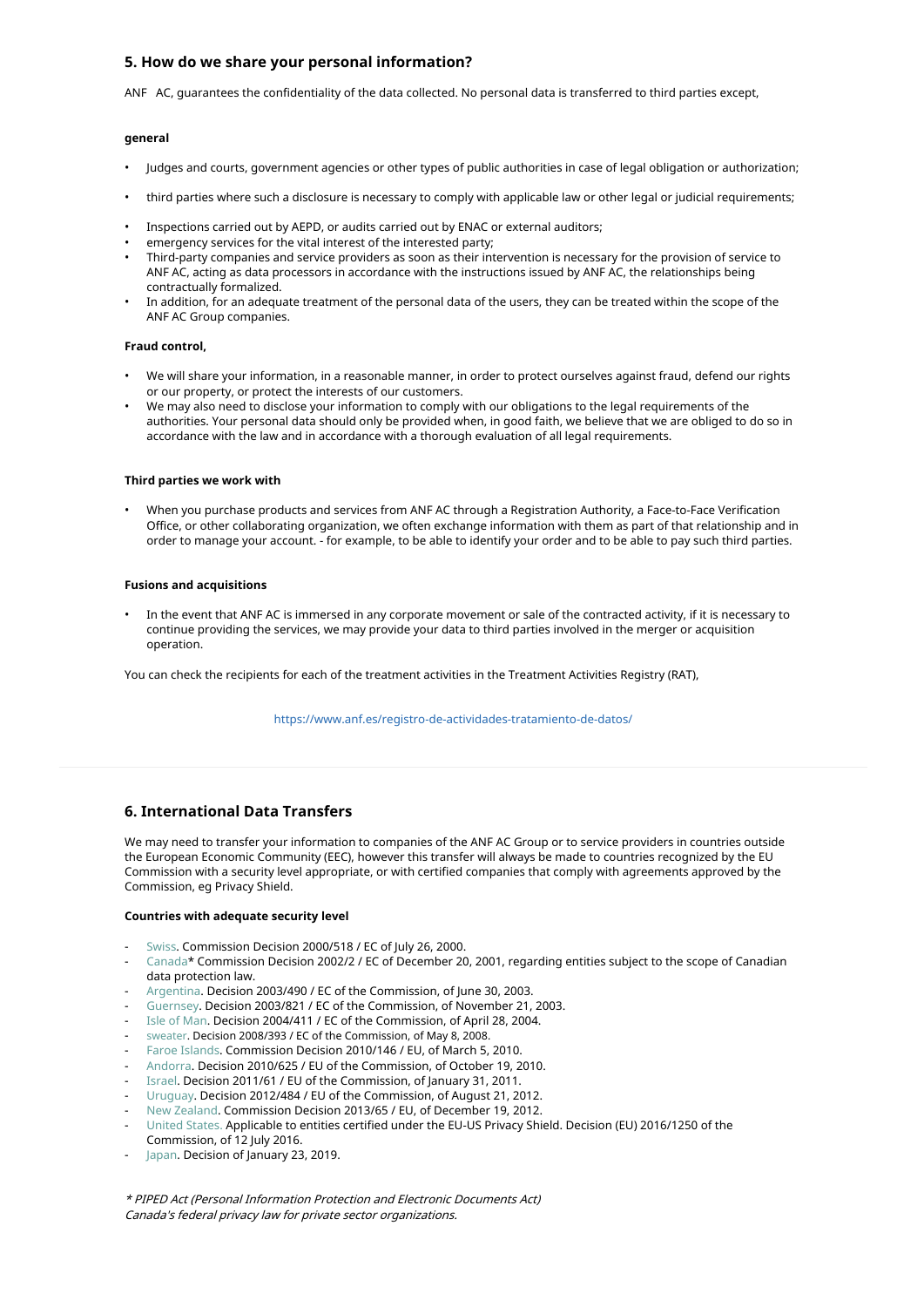If ANF AC needs to send your information to a country that is not part of the EEC or is not included in the list of countries recognized by the EU Commission, we will inform you in advance, outlining the risks involved in the transfer, we will make sure that your information has adequate security measures in place, we will require the third party to sign a legal agreement that reflects these standards and recognizes their rights and the effective exercise of them. In addition, if necessary, we will request prior authorization from the Spanish Data Protection Agency (AEPD) to be authorized to carry out the international transfer.

# **7. How long do we keep your personal information?**

The personal data provided will be kept for the time necessary to fulfill the purpose for which they are collected, and to determine the possible responsibilities that may arise from the purpose. In addition, the periods established in the archives and documentation regulations are taken into account.

Whenever possible, ANF AC establishes retention periods that are accessible in the Registry of Treatment Activities (RAT),

https://www.anf.es/registro-de-actividades-tratamiento-de-datos/

# **8. Keeping your personal information secure**

#### **General features**

From a general point of view, all the computer systems of ANF AC have security measures for the protection of the information. The objective is to guarantee the full availability of the information to the interested parties, prevent any undue modification while safeguarding its integrity, and only allow access to authorized persons. All new treatment respects privacy by design.

ANF AC, submits all its computer systems and organizational means to internal audits and independent auditors against norms and standards of the highest international prestige, we have achieved certifications in accordance with the following standards: ETSI Norms corresponding to Regulation (EU) eIDAS, ISO 9001, ISO 27001, ISO 17024, ISO 14001. All the certifications and conformity audits obtained by ANF AC are published on our website.

#### https://www.anf.es/auditorias-de-conformidad/

Furthermore, ANF AC has carried out a Data Protection Impact Assessment (EIPD) for each treatment, having achieved a level of risks -low- with the application of the corresponding safeguards. In no case does ANF AC process data that are not at a low risk level, or on which authorization has been received from the AEPD to assume a greater risk, after carrying out the corresponding -previous consultation- established in the Regulation (EU) 679/2014 General Data Protection (RGPD).

### **Specific Services**

Generally, our services use security measures in addition to those published publicly. These additional security measures may vary depending on the service offered, more information is available in the policies corresponding to said services, and do not hesitate to contact us to clarify any question of your interest.

In some cases, you may need to register to perform a certain activity, e.g. a survey, a claim, or to obtain a particular service. It is possible that part of this registration process consists of choosing a personal password –PIN-. ANF AC reminds you that you must protect your personal password, especially if it is a PIN (signature activation data). ANF AC in no case stores passwords or PINs, nor does it have the opportunity to do so; ANF AC uses technology based on -hash- SHA256 digestion algorithms, which allows control processes to be carried out without the need for the original key to verify it. In case of loss or forgetfulness, ANF AC can only facilitate the restoration of your password, but in the case of PIN it is not even possible to restore it.

Any action contrary to security regulations falls under your sole responsibility, especially if you allow other people to access your account, give up the use of your signature device, or report your personal password or PIN. Write down this sensitive information in a safe and personal place.

All products and services distributed by ANF AC are configured according to the privacy principle by default. If you deactivate the security measures included in our products, you do so under your sole responsibility.

ANF AC rejects any responsibility or obligation caused by its decision or negligence to breach the required safety regulations.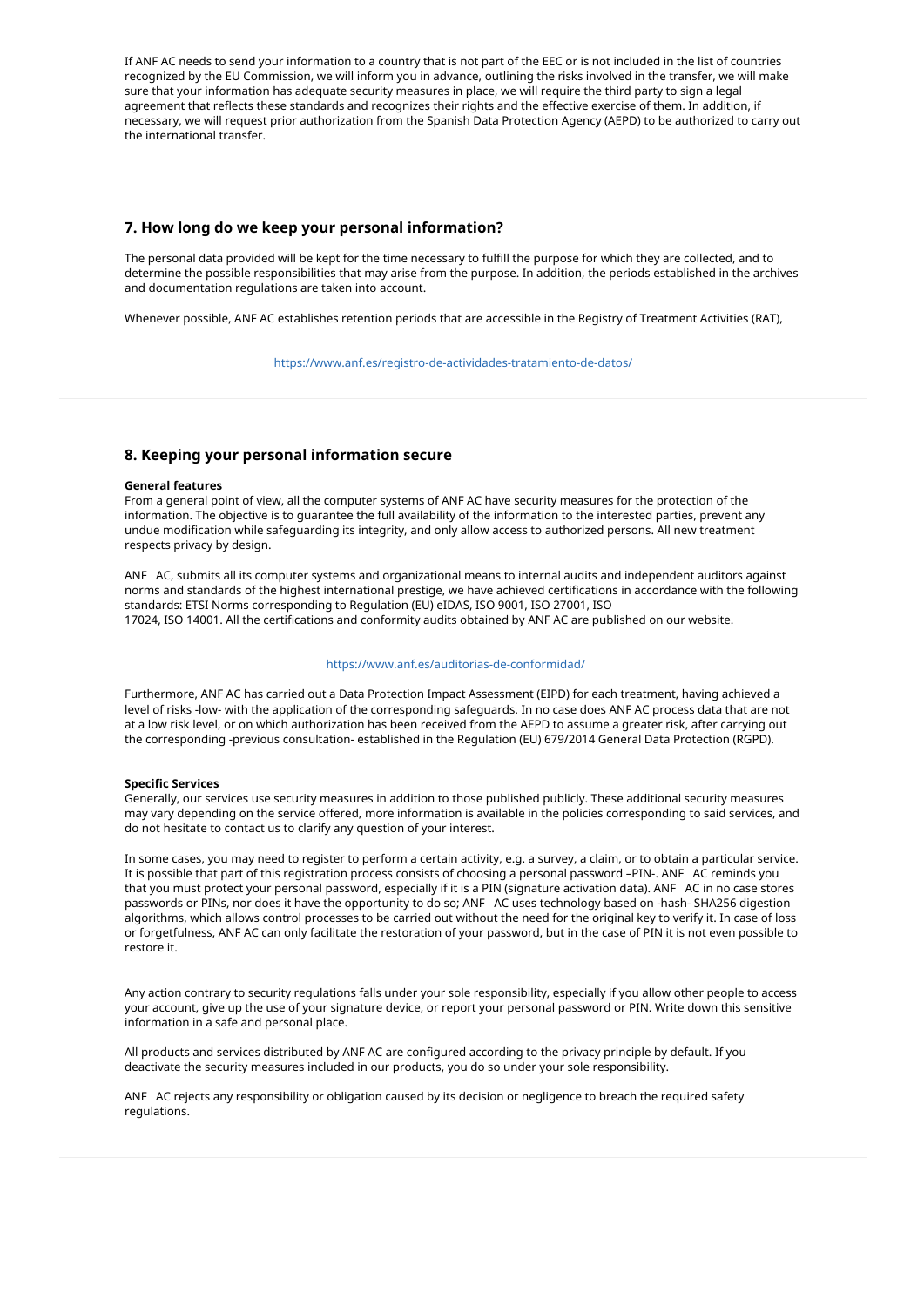# **9. Your rights**

Anyone has the right to obtain confirmation about the processing that ANF AC carries out of their personal data. ANF AC will facilitate all interested parties to exercise their rights diligently and free of charge.

People affected by data processing carried out by ANF AC, have the right to:

- Request free access to your personal data. Request
- its rectification
- Request deletion
- Request the limitation of your treatment
- Oppose the treatment
- Request data portability

Interested parties may access their personal data, as well as request the rectification of inaccurate data or, where appropriate, request its deletion when, among other reasons, the data is no longer necessary for the purposes for which it was collected. In certain circumstances, the interested parties may request the limitation, opposition to the treatment and portability of their data. It is reported that the exercise of any right may hinder the legal basis on which the treatment is based, where appropriate, the appropriate legal measures will be adopted. In case of doubt, our Data Protection Officer will gladly answer the questions that he considers appropriate to raise.

Interested parties if they consider that the processing of personal data that concerns them violates the Regulation, they have the right to receive attention and help from our Data Protection Delegate, to file a claim with the control authority, in this case, the Spanish Agency. of Data Protection. And also, exercise your right to effective judicial protection.

In the event of security incidents that may affect the interested parties whose data we keep, ANF AC undertakes to inform and advise them appropriately.

### **• Exercise of Rights**

ANF AC, makes the following means available to all interested parties to exercise their rights,

- Request sent by post or personal visit to ANF Certification
- Authority

•

- Gran Vía de les Corts Catalanes, 996 4th floor Barcelona -08020- Spain Email
- to, delegadoprotecciondatos@anf.es
- Telephone call requesting by our Data Protection Delegate,
	- + 34 932 661 614 An electronic form is available on our website
		- https://www.anf.es/ejercicio-de-derechos/

Keep in mind that by legal imperative, you must prove your identity,

- In the case of a written request, include a photocopy of your ID, or equivalent legal document.
- In the case of a personal visit, you must show an original and valid ID card, or an equivalent legal document.
- In case of representation, you must have sufficient legal power of attorney.
- If you contact by phone, follow the instructions of our staff, keep in mind that you must be able to access your email account and / or mobile phone that you provided at the time of collecting your data.
- If you choose to fill in the electronic form for the exercise of rights available on our website, you must provide a digital copy of your ID, or equivalent legal document. •
- If you do not want to use our electronic form, you can freely write your request and send it by email •

This document incorporates the EXPLANATION OF YOUR RIGHTS section, we recommend reading it when you wish to exercise any of them. In addition, our Data Protection Officer (DPD) will give you all the help you need to effectively exercise your rights. The exercise of your rights and the support of our DPD is free.

Also, if you wish, you can exercise your rights through third party representation. Your representative must formally prove this legal capacity, either through a power of attorney or a document issued and signed by you, including a photocopy of your ID, or equivalent legal document.

If you consider that we have not intervened with sufficient diligence or that we have infringed your rights, you can file a complaint with the Spanish Data Protection Agency (AEPD),

### https://sedeagpd.gob.es/sede-electronica-web/vistas/formNuevaReclamacion/reclamacion.jsf

In addition, the AEPD provides you with information about your rights,

https://www.aepd.es/es/derechos-y-deberes/conoce-tus-derechos

And, a catalog of common questions in,

https://www.aepd.es/es/derechos-y-deberes/conoce-tus-derechos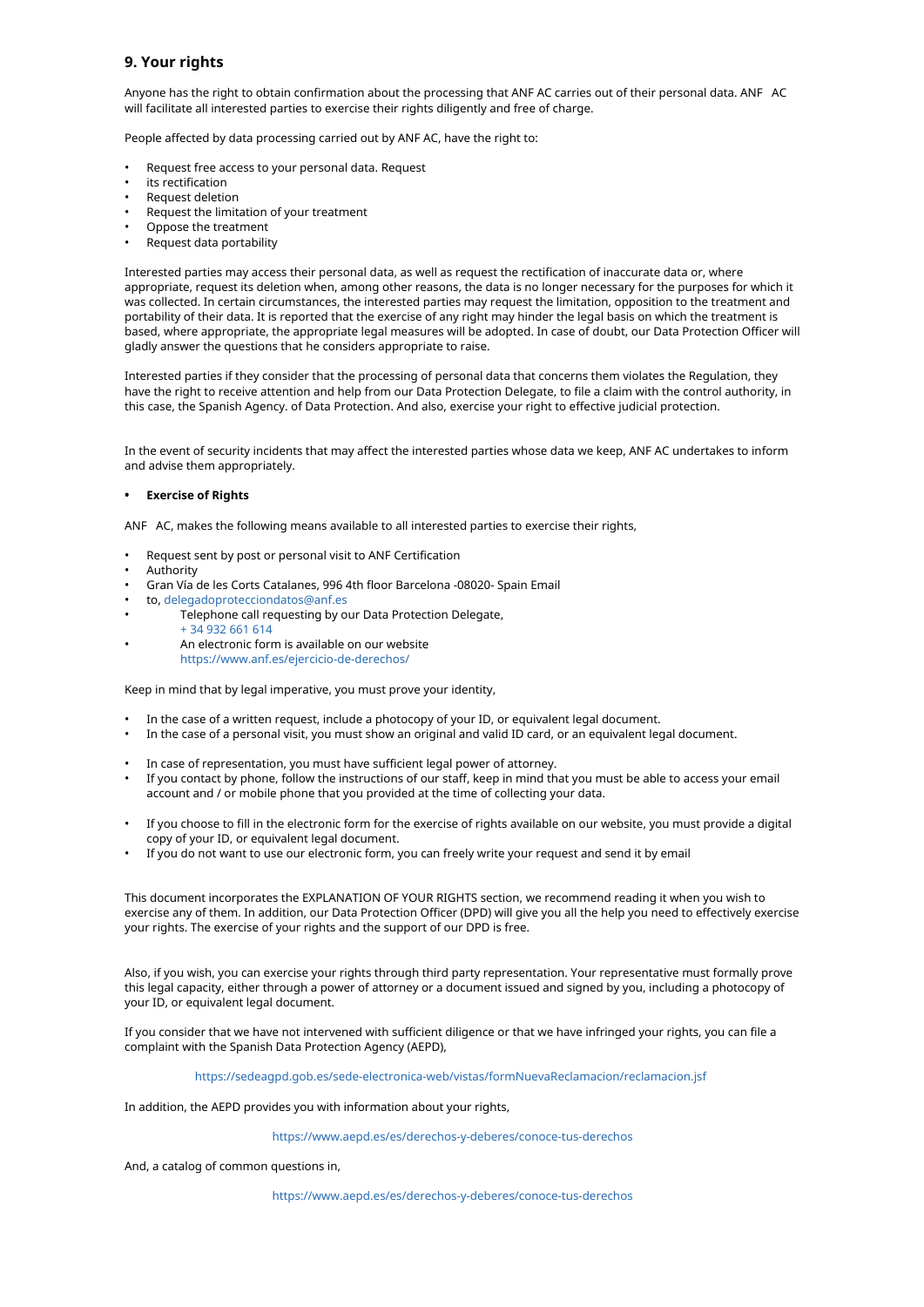#### **EXPLANATION OF YOUR RIGHTS**

### **RIGHT OF ACCESS:**

When exercising this right, it is requested that the right of access to the data processing that the organization carries out be provided free of charge within a maximum period of one month from the receipt of this request, that it be sent to the above address by mail all the information related in article 15 of the RGPD, in a legible and intelligible way and within the indicated period.

You have the right to know:

- Whether or not we are treating personal data that concerns you. The
- origin of your data, if you did not provide it to us. The purposes of the
- processing of your data.
- The categories of data in question.
- The recipients or the categories of recipients to whom the personal data was or will be communicated, in particular recipients in third parties or international organizations.
- If possible, the expected period of conservation of personal data, or otherwise, the criteria used to determine this period. •
- If automated decisions are made including profiling using your personal data, you are informed of the data that has been stored about the data subject. •

### **RIGHT OF RECTIFICATION:**

When exercising this right, it is requested that the right of rectification be provided free of charge, in accordance with the provisions of article 16 of the RGPD. It will be necessary to provide the corresponding supporting documents.

- You have the right to have your personal data accurate and current.
- Completing them, if they were incomplete.
- Updating or rectifying them, if they do not conform to current reality or are inaccurate.

#### **RIGHT OF WITHDRAWAL:**

By exercising this right, you request that the right to erasure, or the right to be forgotten, be provided free of charge, in accordance with the provisions of article 17 of the RGPD. This right can be exercised only if:

- The data are no longer necessary for the purposes for which they were collected or processed.
- If the treatment was based on express consent, you withdraw the consent and the treatment cannot be protected on another legal basis.
- You have previously successfully exercised the right to object to the processing of your data. •
- The data has been unlawfully processed. •
- The data must be deleted to comply with a legal obligation. •

The indicated requirements will not apply as long as the treatment is necessary to:

- exercise the right to freedom of expression and information.
- For the fulfillment of a legal obligation, or
- for the fulfillment of a mission carried out in the public interest by the person responsible for the treatment, or for
- the formulation, exercise or defense of claims.

### **RIGHT TO LIMITATION OF TREATMENT:**

By exercising this right, it is requested that the right to limit the indicated treatment be provided free of charge, in accordance with the provisions of articles 18 and 19 of the RGPD. That is, that we keep them without using them for their intended purposes, as long as any of the following conditions are met:

- Request the rectification of your personal data, for a period that allows us, as the organization responsible for the treatment, to verify the accuracy of the same.
- The treatment is illegal and opposes the deletion of personal data, requesting instead the limitation of use.
- We no longer need your personal data for the purposes of the treatment, but you need it for the formulation, exercise or defense of claims.
- If you have opposed the treatment while it is being verified if the legitimate reasons for treating them prevail over your right.

When the processing of personal data has been limited, said data may only be processed, with the exception of their conservation, with their consent, for the formulation, exercise or defense of claims, to safeguard the rights of another natural or legal person, or for reasons of essential public interest. Once the limitation of treatment has occurred, you will be informed before the lifting of said limitation.

### **RIGHT TO DATA PORTABILITY:**

When exercising this right, it is requested that it be provided free of charge to the limitation of the indicated treatment, in accordance with the provisions of article 20 of the RGPD. We will make the personal data you have provided us available to you in a structured, commonly used and machine-readable format. What's more,

• You have the right to request that they be transmitted directly to another data controller when this is technically possible.

You will only have this right when:

- We are treating your personal data based on your express consent, or
- the legal basis is the performance of a contract and,
- provided that the treatment is carried out by automated means.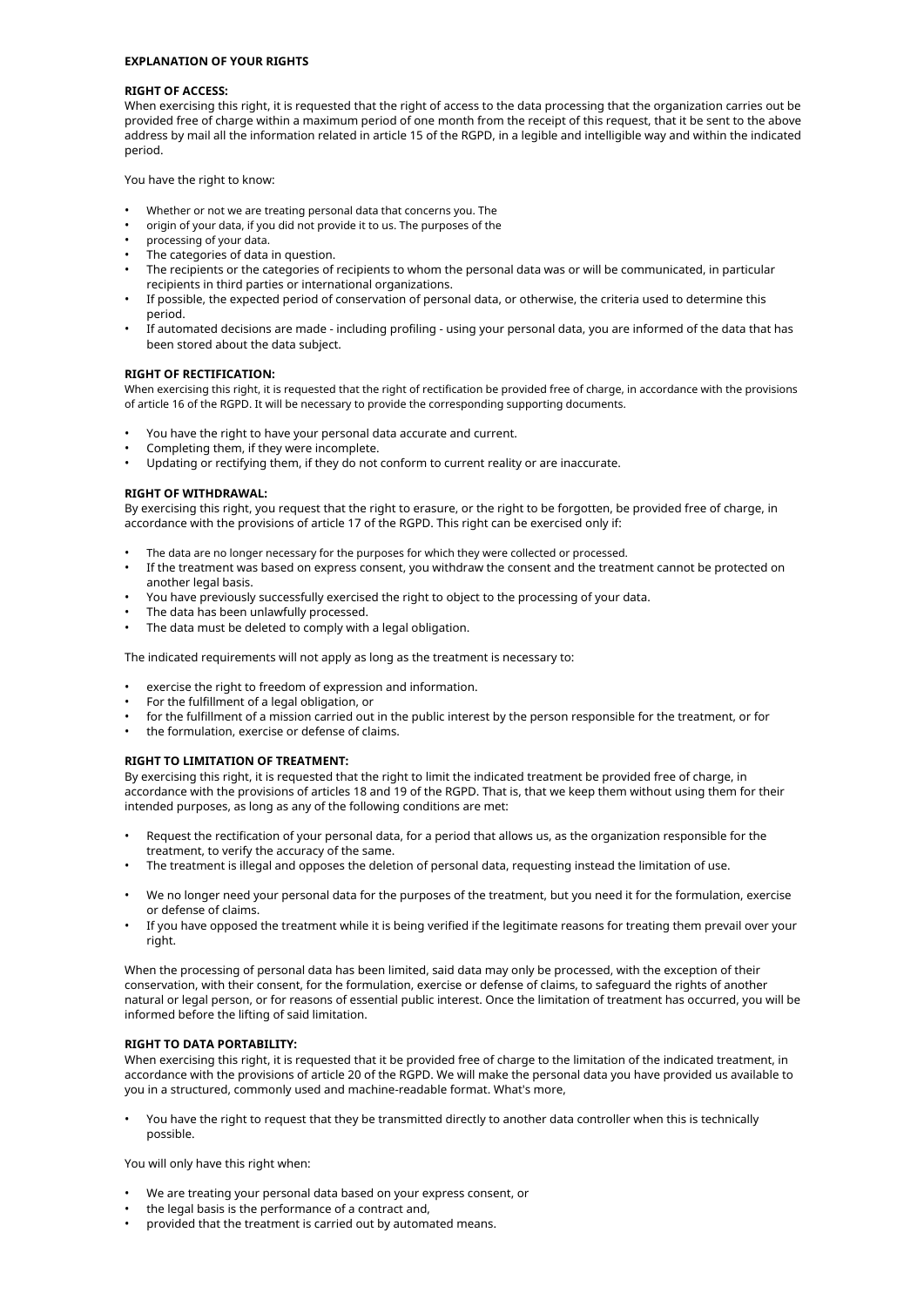#### **RIGHT OF OBJECTION:**

When exercising this right, it is requested that it be provided free of charge to the limitation of the indicated treatment, in accordance with the provisions of articles 21 and 22 of the RGPD. Through this right you require us to stop using your personal data.

You can exercise your right to object when the treatment is based on our "legitimate interests". If the treatment is based

on your consent, you can withdraw it and obtain effects similar to the right to object.

#### **RIGHT NOT TO BE THE SUBJECT OF AUTOMATED DECISIONS**

Based on the processing of your personal data, including profiling.

You can oppose being subjected to a decision with legal effects or that affects you in another significant way, provided that it has been based exclusively on the automated processing of your data and without human intervention.

If you have been subject to a decision of the type described and you do not agree, you can request that we review the decision to seek human intervention, express your point of view, or otherwise challenge that decision.

You will not have the right to object when the decision made in an automated way:

- It is necessary for the celebration or execution of a contract of which you are a part,
- It is authorized by law and there are adequate measures to safeguard your rights and freedoms, or is based
- on your explicit consent.

#### **TERM AND GUARDIANSHIP**

If within a period of one month, the ANF Certification Authority does not inform you that it is not appropriate to fully or partially address the right exercised, it is mandatory that:

- The communication is motivated in order to, where appropriate, request the protection of the Spanish Data Protection Agency, under article 57 of the RGPD.
- If, prior to making a complaint to the Spanish Data Protection Agency, you consider that your rights have not been properly satisfied, you can request an assessment from the Data Protection Officer.

## **10. Our Data Protection Officer**

Contact information:

- Email to, delegadoprotecciondatos@anf.es
- Telephone call requesting by our Data Protection Delegate, Tel. +34 932 661 614

For personal visit, previously arrange time.

• Gran Vía de les Corts Catalanes, 996 4th floor Barcelona -08020- Spain

#### **Public attention**

Monday Friday from 9:00 a.m. to 2:00 p.m. from 3:00 p.m. to 6:00 p.m.

Our Data Protection Officer will advise and help you in the exercise of your rights. You can consult him by any of the means outlined above.

# **11. Claims - complaints**

You can file your claims using any of the following procedures:

- **• Website:** Exercise of your data protection rights in, https://www.anf.es/ejercicio-de-derechos/
- **• Complaints:** https://www.anf.es/quejas-y-reclamaciones/
- **• Claims:** https://www.anf.es/quejas-y-reclamaciones/
- **• Report incidents** https://www.anf.es/quejas-y-reclamaciones/
- **• Email data protection,** delegadoprotecciondatos@anf.es